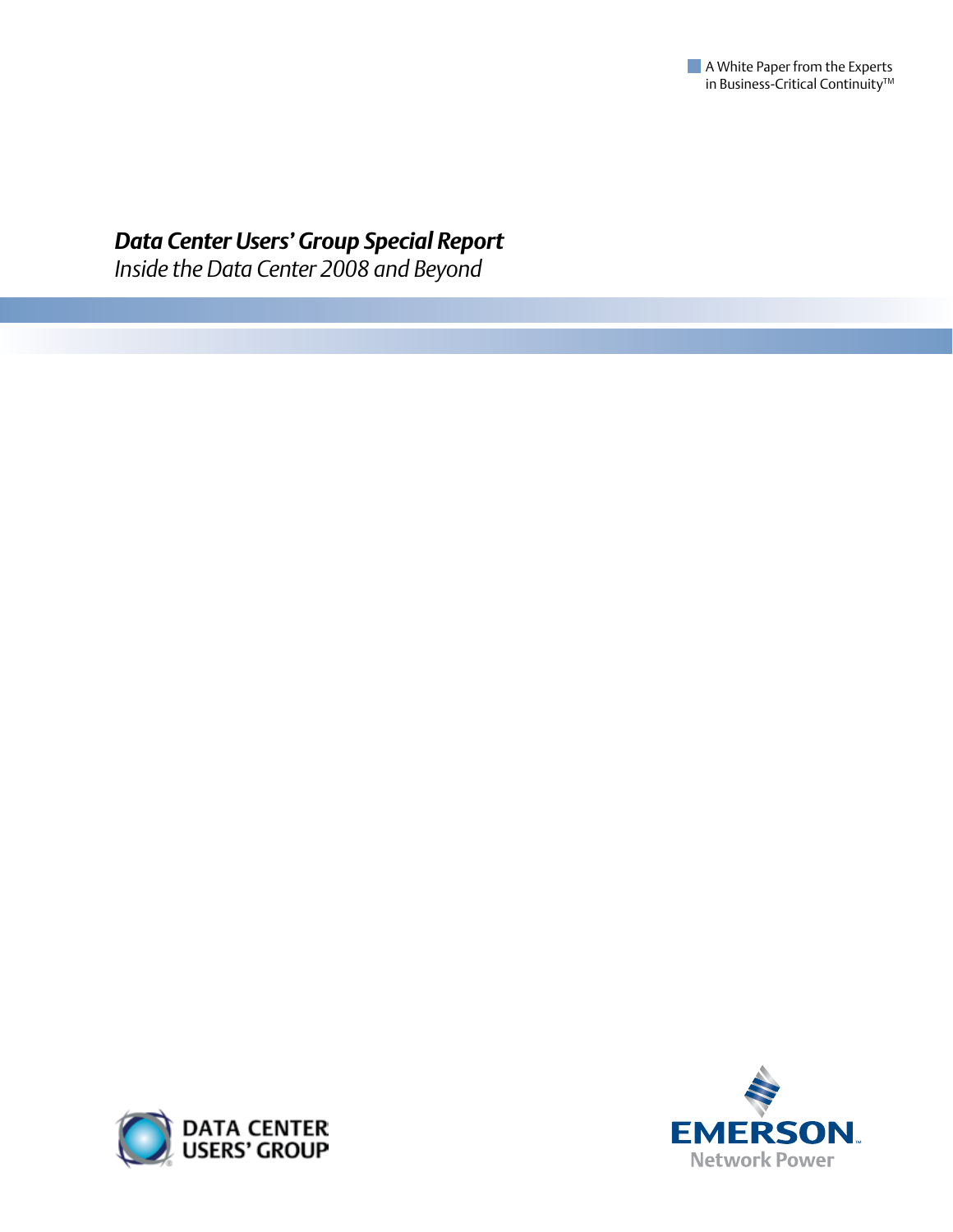# **Executive Summary**

If there were any question about the pace of change within a data center, the results of the fall 2008 Data Center Users' Group (DCUG) member survey confirm that it is a truly dynamic environment. Survey results, which in many cases are compared to prior DCUG survey data, report these notable items:

- **• Amid implementation of new technologies, increased demands from the business and adoption of the mobile workplace via wireless devices, data centers are always at work and increasing in criticality.** In fact, three out of four respondents said in this year's survey that the data center is more critical today than in past years. And, many of these are large facilities that have had high availability goals for years.
- **• Power densities across the room and within the rack are rising sharply**. In doing so, they're pushing facility capacity to the max – and fast. In the last two years, power density per average rack has risen from 6 kW to 8 kW. According to survey respondents, more than 10 percent of them will be out of data center capacity by the end of this year and a total of 68 percent expect to be at capacity within the next three years.
- **Despite tight capital equipment budgets, changes to the data center are still planned.** The current economic climate is impacting more than 35 percent of survey respondents. However, in a sign of just how dynamic and critical the data center has become, more than 75 percent of survey respondents are still planning for changes to take place within their facilities.
- **Availability remains king.** Data center managers will be taking into account corporate initiatives to improve energy usage throughout the data center; yet, this directive is challenged by the understanding that availability remains the top priority.

During tough economic times, data center managers are being asked to do more with less. This report indicates that some are already on their way via a system-wide scalable architecture that drives down total cost of ownership through a focus on flexibility and efficiency without compromising availability. Others face a steep climb, which is likely to be slowed by a lack of funding that may limit deployment of new technologies and ultimately constrain business growth.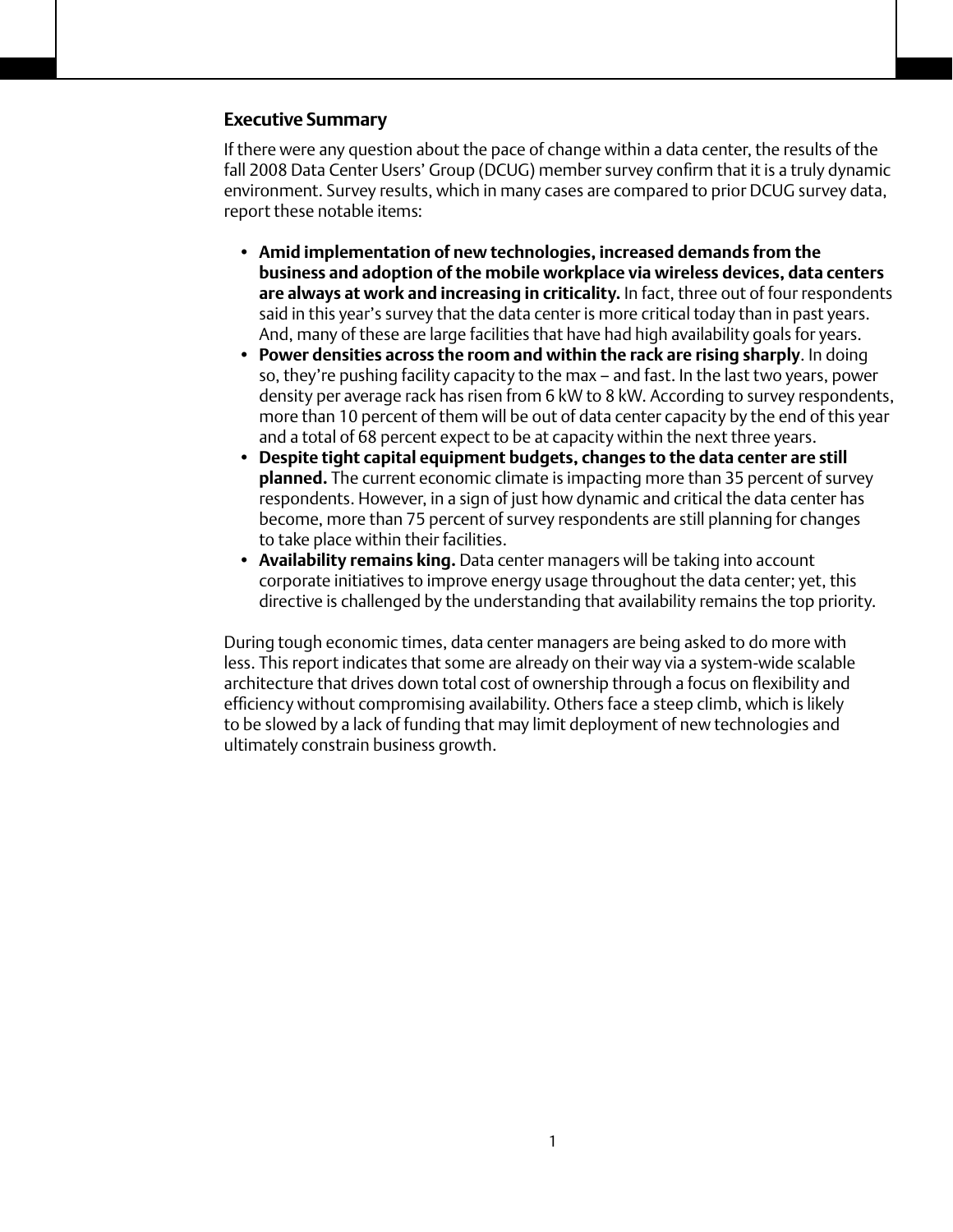# **Survey Methodology**

The Data Center Users' Group (DCUG) is a collection of influential data center, IT and facility managers formed by Emerson Network Power, a business of Emerson. Founded in 2003, the DCUG includes approximately 2,000 members who participate in a collaborative, focused forum that addresses the issues, trends, challenges and solutions associated with building and maintaining a highly available, flexible and cost-effective facility. The group's membership comprises executives with a wide variety of IT and facilities management expertise from an assortment of companies, including board member companies Vanguard, Cincinnati Bell Technology Solutions and JPMorgan Chase, among others. The DCUG membership is surveyed twice each year to provide members with unique insight into data center trends and to ensure the group's meetings address issues of top concern to the membership.

DCUG members received an electronic survey of 32 questions on October 13, 2008. Participants were required to submit their responses by October 21. A total of 167 DCUG

members completed the survey. This report highlights several of the questions posed in the survey. Access to the full report is limited to the DCUG membership.

Respondents primarily represented data center management (68), facilities management (40) and IT management/ operations (38). Primary facility size ranged from less than 500 square feet to greater than 50,000 square feet, with the majority of the group falling in the 2,501 square feet to 50,000 square feet range. Figure one shows a specific breakdown.

The open survey time phase coincided with a period of unprecedented turmoil in world financial markets. In the United States, the Dow Jones Industrial Average, the leading measuring stick of the U.S. stock markets, was coming off the worst week in its history. The DJIA closed at 8,451.19 on October 10. By the end of Monday, October 13, the DJIA rallied by more than 900 points to record the biggest single-day gain ever. Volatility continued throughout the open survey period, which closed on October 21 when the DJIA dropped more than 200 points to finish at 9,033.66.



**Figure 1. Respondents represented data centers ranging from less than 500 square feet to more than 50,000 square feet.**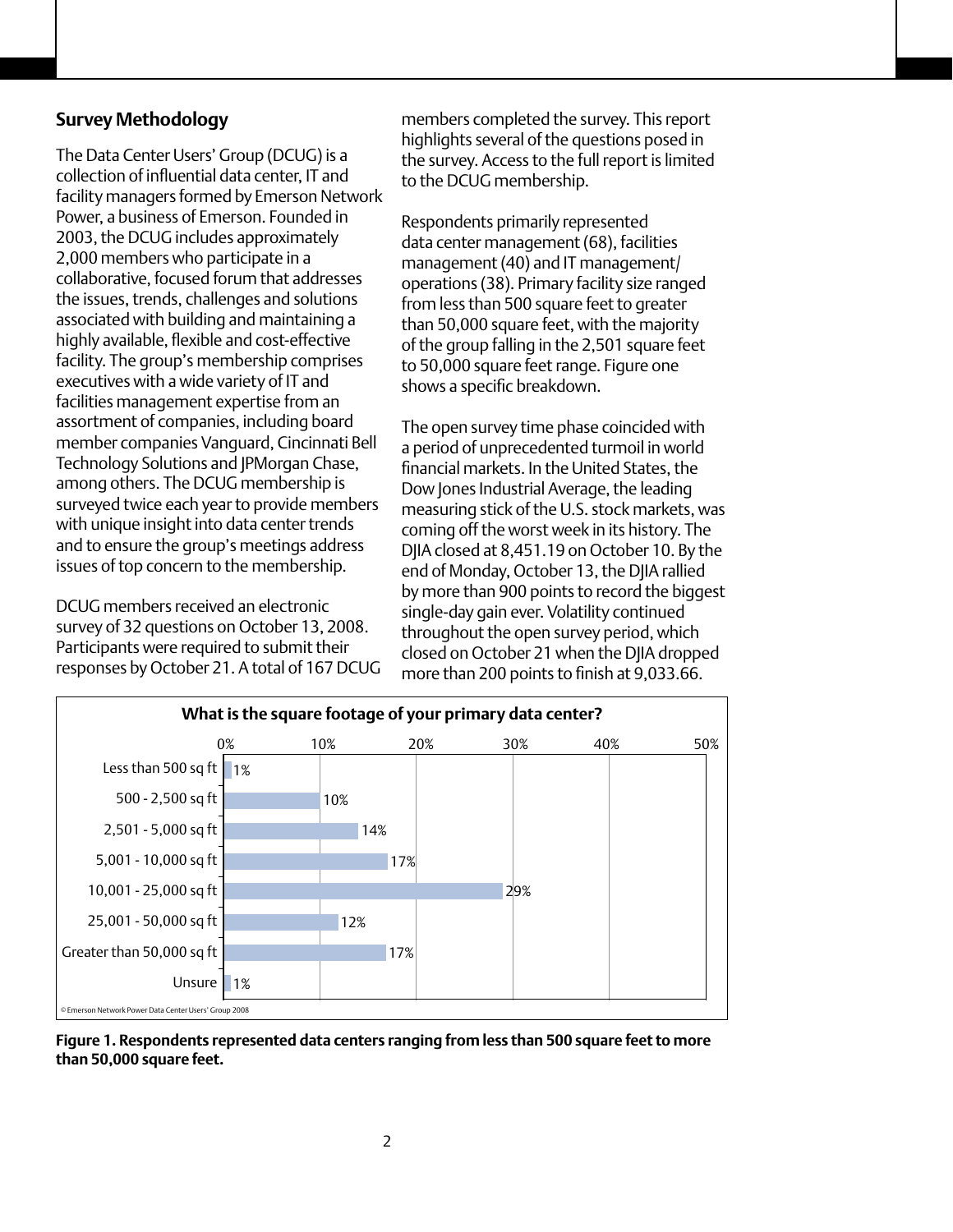# **A Look Inside the Data Center**

It's been frequently stated that many business executives believe that their greatest asset is the people they employ. It's certainly tough to disagree with this sentiment. Yet, if this "greatest asset" were asked to identify its greatest asset, technology is likely to be at the top of the list.

Employee productivity and business growth are largely dependent today on the availability of the IT systems housed in corporate data centers and hosting facilities. Although issues such as efficiency have risen in importance in recent years, availability is still paramount. When asked whether or not the data center is more critical today than in the past, 77 percent of respondents affirmed that the data center was more critical (Figure 2). Nearly two-thirds said that the data center was "much more critical today."

According to one survey respondent, "As people become more dependent on reliability, we cannot afford the missteps we have seen in the past. End users are easily swayed to move business when continuity is impacted."

Convincing senior management of this demand for business continuity can be a challenge for some data center managers, including one respondent who noted, "Our problem is getting upper management to buy into how critical the data center is. Until they do, we will not be able to move ahead with some…projects."

#### *Densities Continue to Increase*

One of the key data points businesses need to track is the power density (kW) per rack in a data center. Because of the increased deployment of blade servers, switches and other powerful rack-based equipment, the overall power density of the racks that housed them also increased. The room average per rack for respondents was 8 kW, which is up from 6 kW reported in a spring 2006 DCUG survey (Figure 3).

Other contributing factors include the trend of businesses reducing capital costs by putting virtualized servers in smaller spaces and consolidating multiple remote data centers into centralized mega data centers. This compaction increases power requirements, and more power generates more heat.



**Figure 2. Data center criticality is on the rise for DCUG members.**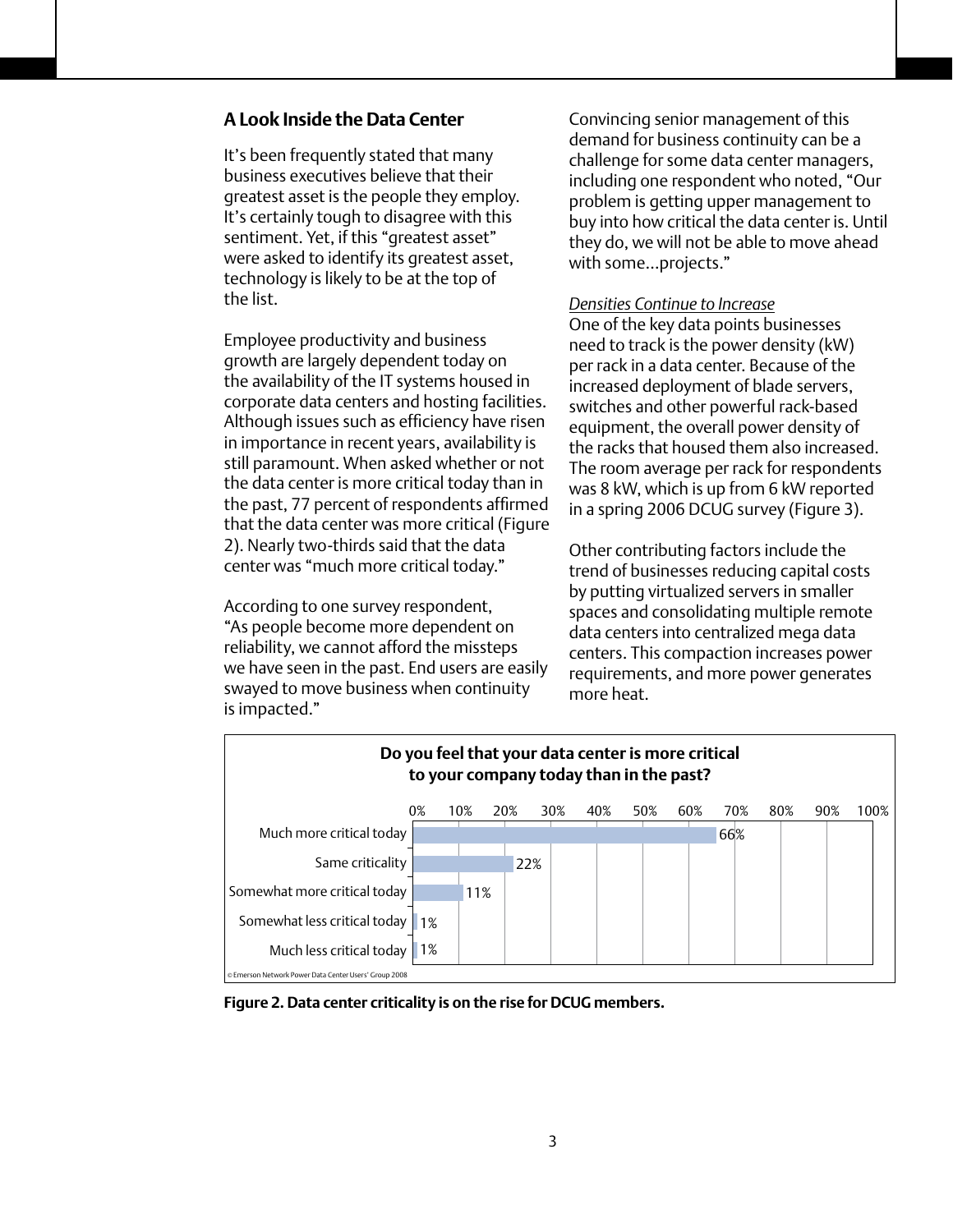

#### **Figure 3. Power densities continue to climb higher as new technologies are deployed.**

Businesses operating with racks at higher power densities are also realizing the importance of proper airflow throughout their data center. At higher densities, equipment in the bottom of the rack may consume so much cold air that remaining quantities of cold air are insufficient to cool equipment at the top of the rack. Whereas standard raised-floor cooling can be utilized to support rack densities between 8 kW and 10 kW, higher densities require additional cooling tactics. For example, cold aisle containment systems can support rack densities greater than 10 kW. Deployment of high-density cooling systems enable rack densities up to 30 kW.

There's good news in that this trend is creating opportunities for greater capacities and efficiencies in the data center – if the appropriate support system changes, in the form of scalable power and cooling infrastructure products, are implemented.

For example, cooling located close to the rack increases maximum power density within the rack. It also reduces the stress on computer room air conditioners that have to work extra hard to maintain a desired temperature level. Cold aisle containment and high density cooling systems are more energy efficient because they move air in a local zone rather than in large volumes across the entire data center space. Additionally, pumped refrigerant technology and distributed cooling modules in high density systems reduces energy consumption up to 30 percent.

On the power side, investments in UPS units that can easily unlock additional capacity on an as-needed basis gained popularity in 2008. As data center managers have adopted this scalable approach, maximum power densities per rack were naturally on the rise at 13.6 kW versus the 10.8 kW reported in the spring 2006 data (Figure 3).

Yet, the difference between maximum kW per rack and the current average kW in those racks leaves little room for the widespread deployment of new technologies. This constraint, largely comprised of available power and cooling, limits business growth and hampers the availability of systems needed to sustain productivity.

# *Looking Ahead*

Data center managers are faced with the grim outlook that their facilities simply cannot support any new applications unless the business invests in new, scalable support systems. Nearly 64 percent of all respondents represent data centers that will not have sufficient capacity by 2011 (Figure 4). Two years ago, 98 percent of respondents to a DCUG survey said that they would not have data center capacity in 2011, so the good news is that some progress has been made. Unfortunately, 11 percent of the survey respondents this year believe their data center's current capacity will only be sufficient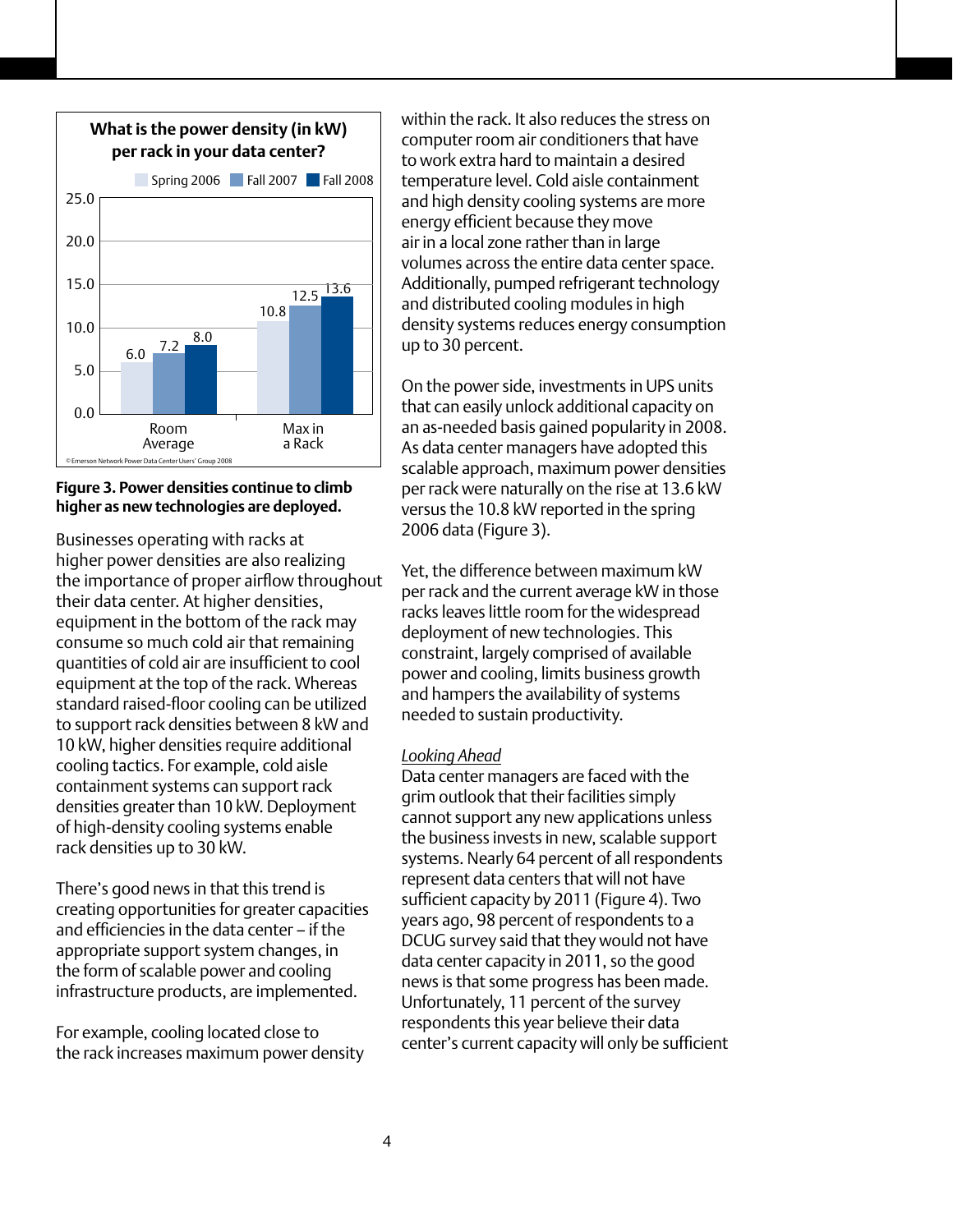through the end of December 2008. Power leads the way as the primary factor impacting additional compute capacity for 36 percent of respondents.

Based on this reality, it's not a surprise that 77 percent of all respondents plan changes in the coming years for their data centers to be able to meet the unprecedented business demand on technology (Figure 5). Despite the economic conditions at the time of the survey, 47 percent of respondents plan on renovating or expanding their data center in the next few years. Thirty-eight percent of respondents have plans to build a new data center while 30 percent of respondents will be consolidating multiple data centers.

Of course, implementation of these changes will depend on numerous factors. At a time when the global economy can be described as volatile, nearly all businesses are looking for ways to trim costs and to maximize existing investments.



**Figure 4. Data center managers continue to be challenged by shrinking capacity, which is limiting their ability to implement new technologies.**



**Figure 5. Many changes are planned to accommodate the dynamic data center.**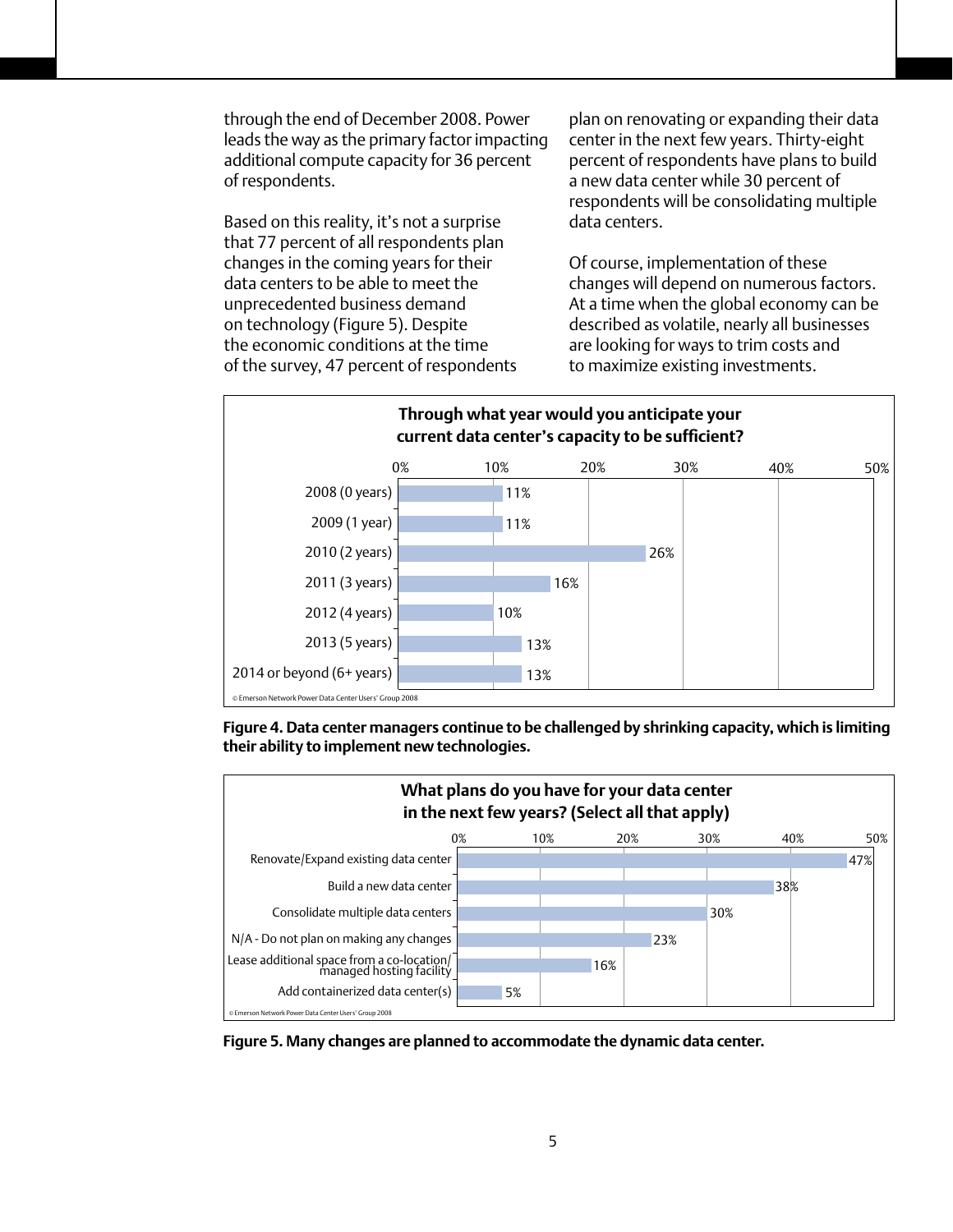According to 37 percent of survey participants, current economic conditions are impacting their ability to operate or expand their data center (Figure 6). One respondent stated that his or her "company does not want to spend money due to the uncertainty around the future economic situation; (therefore), we are putting off some much needed infrastructure equipment replacements." Another respondent commented that a data center move that "once was thought a given…now is under review."



# **Data Center Efficiency**

Another factor impacting data centers is the drive for businesses to become more energy efficient and aware of their overall impact on the environment.

Data center energy consumption has been driven by the demand within almost every organization for greater computing capacity and increased IT centralization. While this was occurring, global electricity prices increased 56 percent between 2002 and 2006. The financial implications are significant; estimates of annual power costs for U.S. data centers now range as high as \$3.3 billion. Ultimately, the double impact of rising data center energy consumption and rising energy costs has elevated the importance of data center efficiency as a strategy to reduce costs, manage capacity and promote environmental responsibility.

When asked about the key drivers of the energy efficiency initiatives within their organizations, respondents said that corporate initiatives (33 percent) and a desire to get more capacity from their data center (28 percent) were the top two reasons for the second consecutive year (Figure 7).





**Figure 7. Corporate initiatives emerged as the primary driver of data center energy efficiency initiatives in 2008.**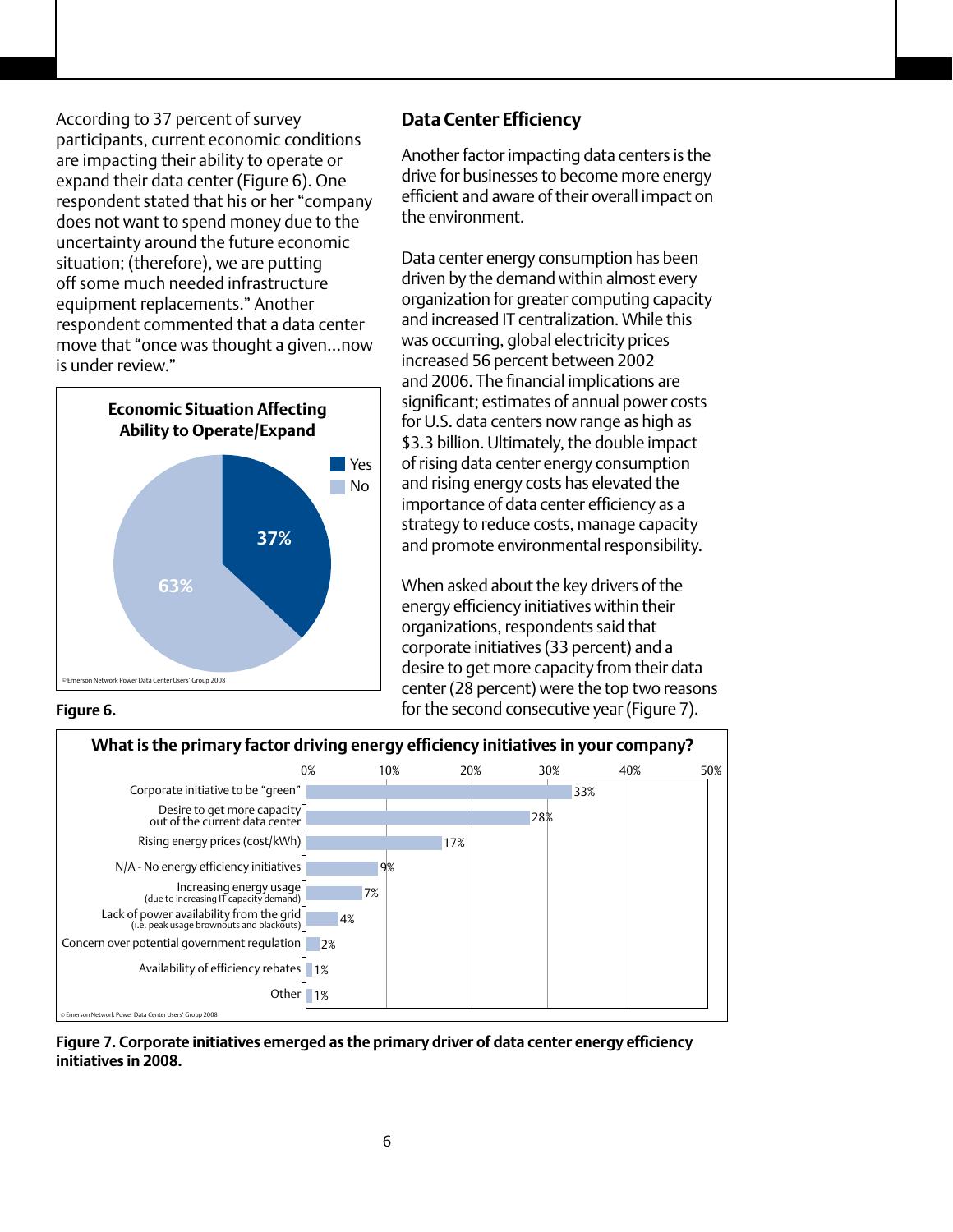In fall 2007, only 20 percent of respondents said that a corporate initiative to be green was the primary factor driving energy efficiency initiatives.

#### *Availability is King*

Despite the many reasons why organizations are paying more attention to energy efficiency and deploying ad hoc initiatives, it appears that organizational priority remains squarely focused on availability. On a continuum of one (reducing energy usage is main priority) to seven (maintaining high availability is our main priority), 69 percent of respondents identified a priority level between five and seven in favor of high availability (Figure 8).

Adding to the challenge is that a comprehensive energy usage strategy remains elusive for a majority of businesses despite one in four respondents having completed an analysis of the efficiency of their data center equipment. Only 28 percent of survey respondents have a documented strategy to reduce energy usage (Figure 9). There has been some progress in this area as only 17 percent

of respondents to the fall 2007 survey indicated that they had a documented strategy in place.

This low number is likely a result of the challenges many enterprises are having in trying to measure and manage energy efficiency. At the top of the list is the time and budget available to measure, and the reality that any improvements



**Figure 9. Most companies do not have a plan for reducing energy use.** 



**Figure 8. The priority for data center managers remains squarely focused on availability.**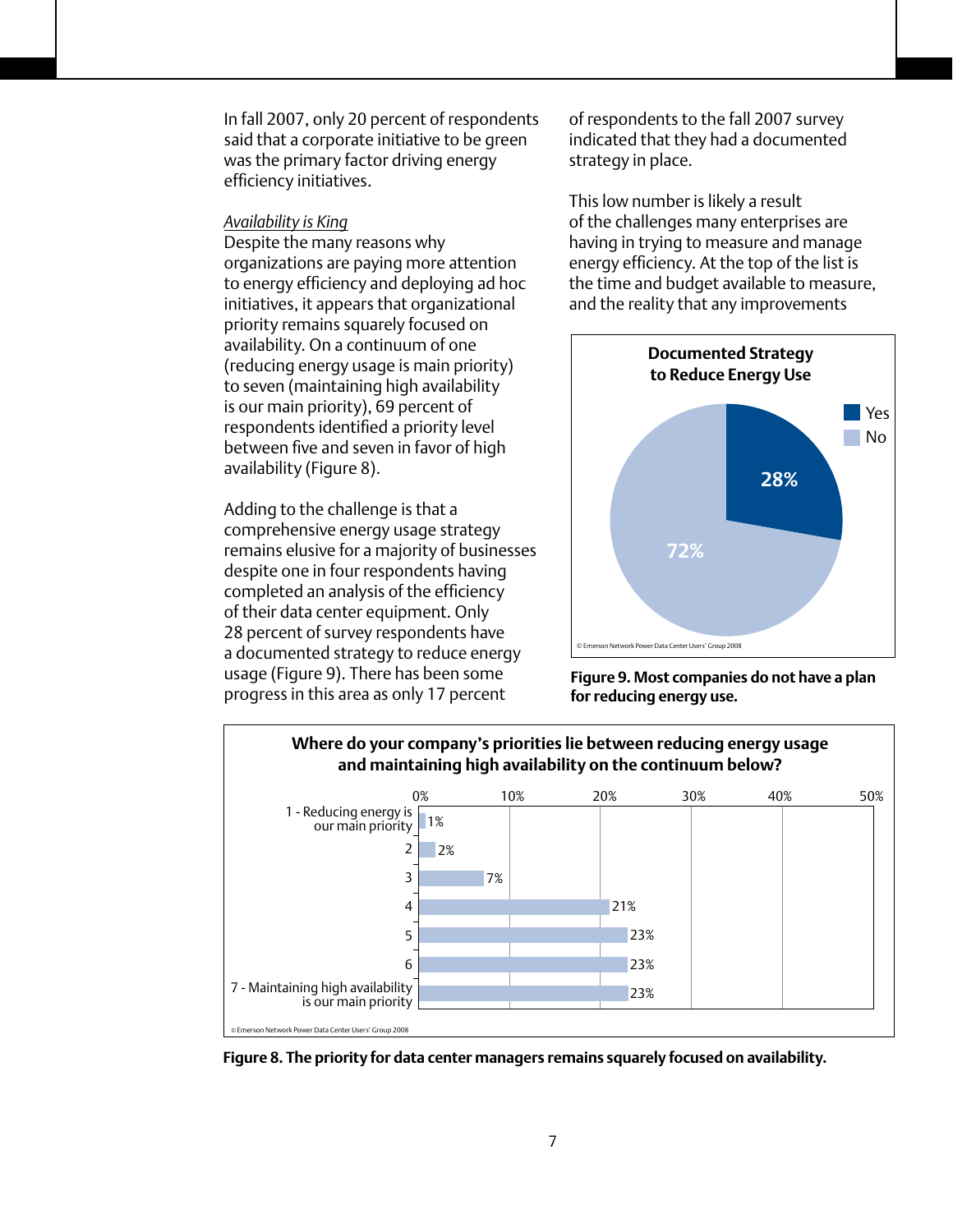made are being offset by equipment adds to support growth (Figure 10). Because data centers can't benchmark against similar facilities, it's difficult to gauge efficiency improvements when new technologies are introduced.

This places data center mangers in the undesirable position of trying to convince senior management of productivity increases although energy consumption remained the same.



**Figure 10. Progress on energy efficiency in the data center hasn't been helped by the absence of a good metric for measuring efficiency.**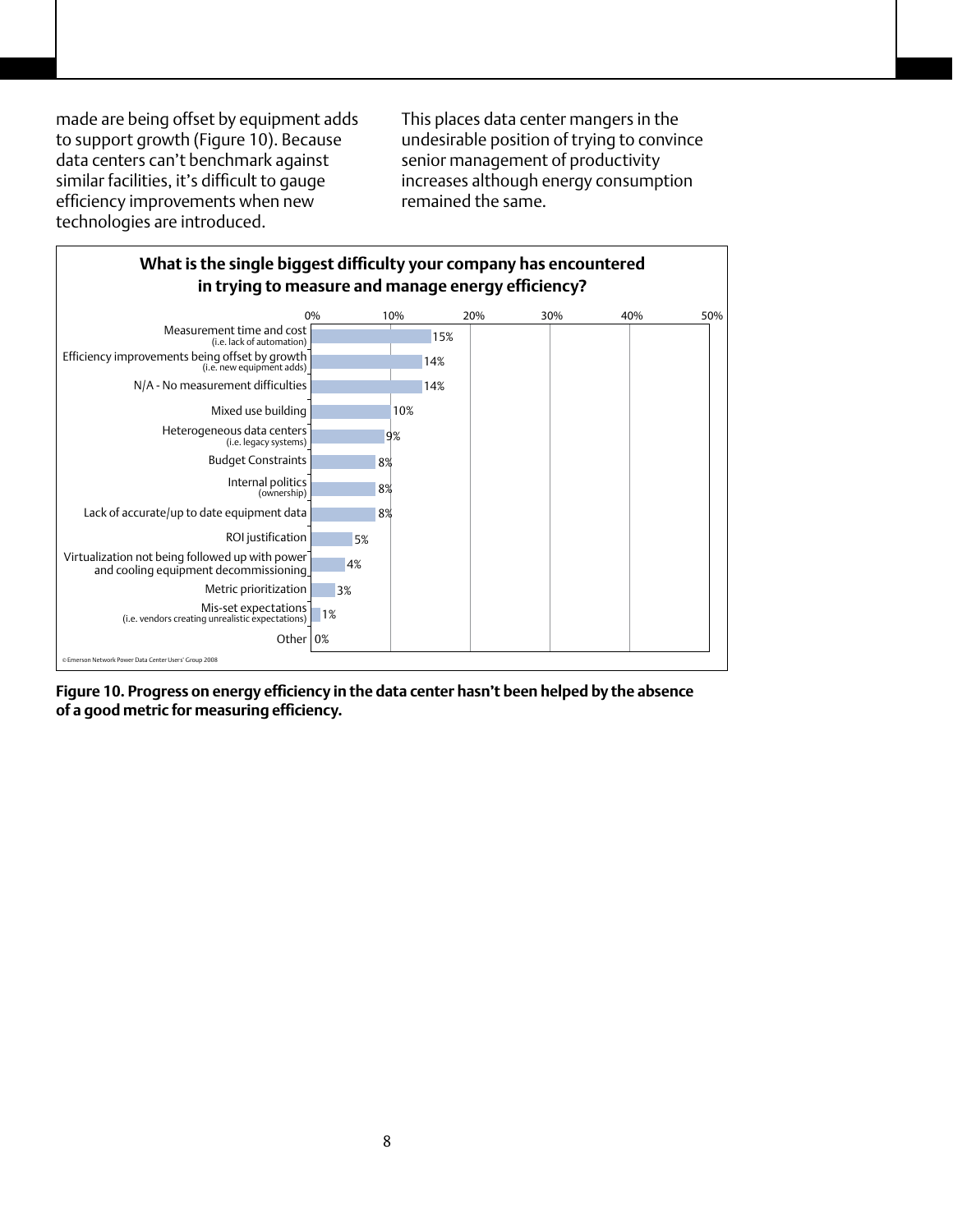# **Conclusion**

Results of the Data Center Users' Group fall 2008 survey provide a realistic view into the changes that are occurring throughout data centers. While each facility is uniquely different, the insights provided by the more than 165 survey participants serve as an accurate representation of what's going on inside the data center, including these notable realities:

- Rack and data center densities are continuing to increase. Those data center managers who have implemented support system changes to accommodate density are alleviating some capacity issues and setting the table for increased efficiency.
- Data center managers are unwilling to compromise availability for gains in efficiency.
- Efficiency is being addressed in multiple ways and is being driven as much by capacity as costs. There still does not seem to be a universal driver for efficiency efforts or a common approach that is being adopted.

As data center, IT and facilities managers, and engineers deal with these realities and look ahead at their responsibilities in the coming year, they can plan on a few certainties amid guaranteed change:

- Advent of new technologies means new design and implementation challenges.
- Responsible purchasing decisions must account for energy savings while still meeting rising availability requirements.
- Renewed organizational focus on cost cutting and budget management requires closer attention to the inner workings of the data center to ensure that systems perform at intended levels and last as long as possible.

In conclusion, managing the dynamic data center and its critical infrastructure continues to be a challenge requiring organizational collaboration and systems integration. We expect next year's report to indicate the progress DCUG member companies have made.